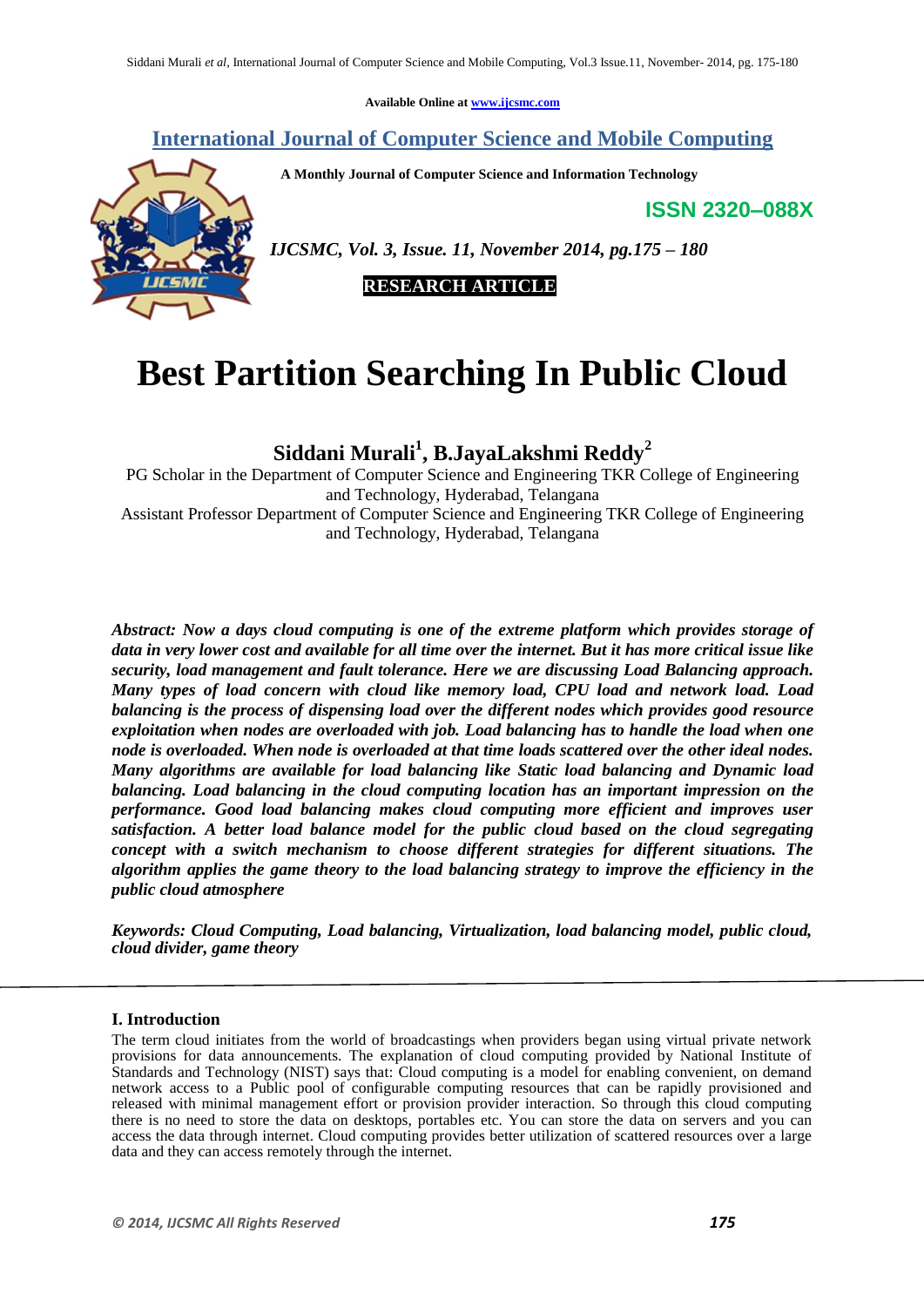## **II. Load Balancing**

Load Balancing is a technique in which the workload on the resources of a node is shifts to individual Resources on the other node in a network without troubling the running task. A standard way to rule web applications is by using a hardware based load balancer. The load balancer assumes the IP address of the web application, so all announcement with the web application hits the load balancer first. The load balancer is connected to one or more identical web servers in the back end. Depending on the user session and the load on each web server, the load balancer forwards packets to different web servers for processing. The hardware based load balancer is designed to handle high-level of load, so it can easily scale .However, a hardware based load balancer uses application specific hardware-based components, and thus it is typically expensive. Because of cloud's commodity business model, a hardware-based load balancer is rarely occurred by cloud providers as a Provision. Instead, one has to use a software based load balancer running on a generic server

The goals of load balancing are:

- To improve the performance substantially.
- To have a backup plan in case the system fails even partially.
- To maintain the system stability.
- To accommodate future modification in the system.

### **Types of Load Balancing Algorithms**

#### 1) Static Algorithms

Static algorithms divide the traffic equivalently between servers. By this approach the traffic on the servers will be disdained easily and consequently it will make the situation more perfectly. This algorithm, which divides the traffic equally, is announced as round robin algorithm. However, there were lots of problems appeared in this algorithm. Therefore, weighted round robin was defined to improve the critical challenges associated with round robin. In this algorithm each servers have been assigned a weight and according to the highest weight they received more connections. In the situation that all the weights are equal, servers will receive balanced traffic

## 2) Dynamic Algorithms

Dynamic algorithms designated proper weights on servers and by searching in whole network a lightest server Preferred to balance the traffic. However, selecting an appropriate server needed Real time

## **III. Prevailing Method**

In single storage cloud system each cloud customer's data is stored on single higher configuration server. Even if that server has huge amount resources such as RAM, Hard disk, processing power, it has certain limit. If it crosses that limit then particular resource performance slows down.

## **IV. Projected Method**

The load balancing model given in this article is aimed at the public cloud which has numerous nodes with scattered computing resources in many different physical locations. Thus, this model divides the public cloud into several cloud dividers. When the atmosphere is very large and complex, these divisions simplify the load balancing. The cloud has a main controller that chooses the suitable dividers for arriving jobs while the balancer for each cloud divider chooses the best load balancing strategy.

The load balancing strategy is based on the cloud segregating concept. After creating the cloud dividers, the load balancing then starts. When a job arrives at the system, with the main controller deciding which cloud divider should receive the job. The divider load balancer then decides how to assign the jobs to the nodes. When the load status of a cloud divider is normal, this segregating can be accomplished locally. If the cloud divider load status is not normal, this job should be transferred to another divider.

## **4.1 Projected Method Architecture**

There are several cloud computing categories with this work focused on a public cloud. A public cloud is based on the standard cloud computing model, with provision provided by a provision provider. A large public cloud will include many nodes and the nodes in different physically locations. Cloud segregating is used to manage this large cloud. A cloud divider is a subarea of the public cloud with divisions based on the physical locations. The architecture is shown in Fig.1. The load balancing strategy is based on the cloud segregating concept. After creating the cloud dividers, the load balancing then starts: when a job arrives at the system, with the main supervisor deciding which cloud divider should receive the job. The divider load balancer then decides how to assign the jobs to the nodes.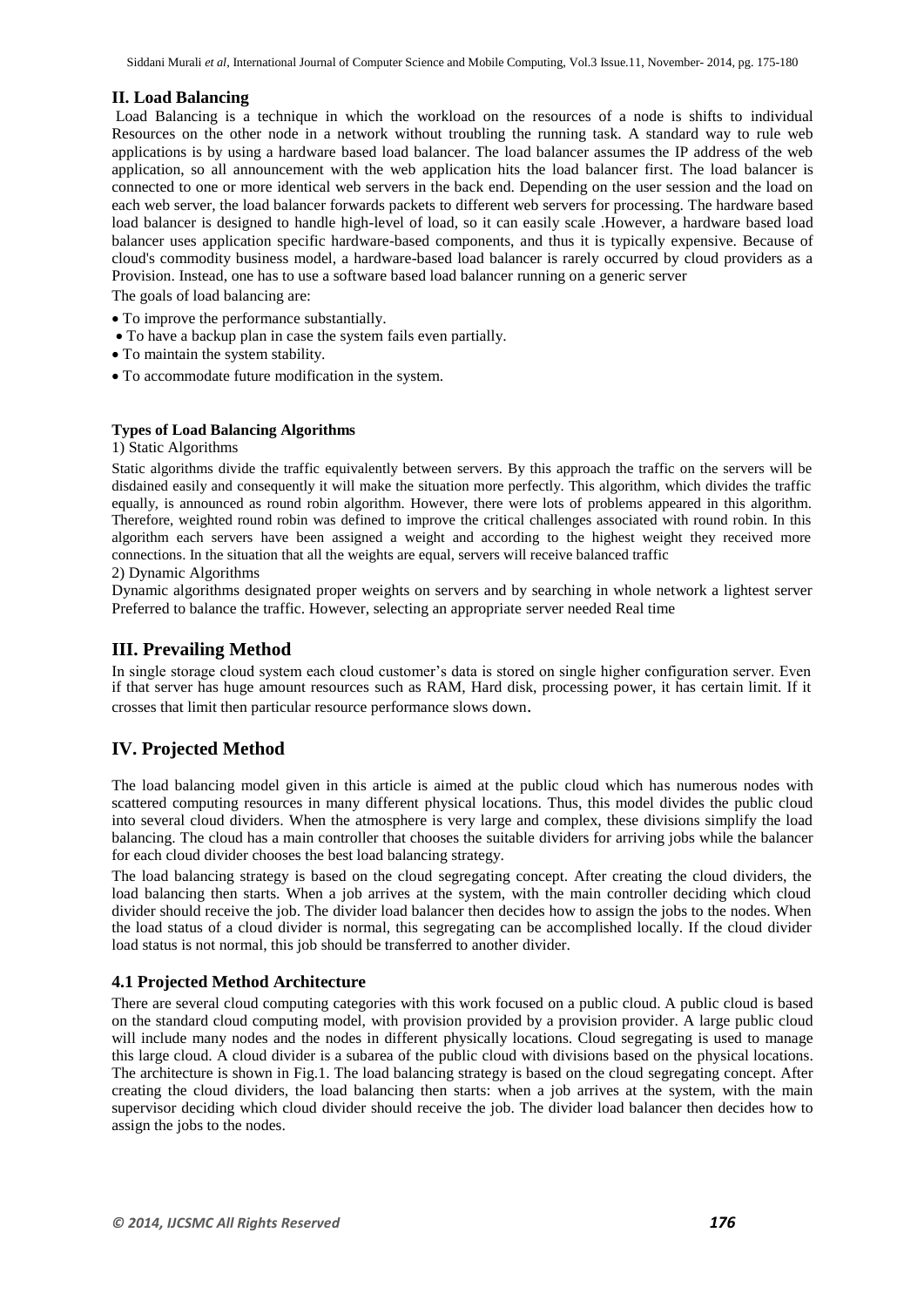Siddani Murali *et al*, International Journal of Computer Science and Mobile Computing, Vol.3 Issue.11, November- 2014, pg. 175-180

#### **Main Supervisor and Balancer**

The load balance solution is done by the main controller and the balancers. The main controller first assigns jobs to the suitable cloud divider and then transfers with the balancers in each divider to refresh this status information. Since the main controller deals with information for each divider, smaller data sets will lead to the higher processing rates. The balancers in each divider gather the status information from every node and then choose the right strategy to distribute the jobs. The relationship between the balancers and the main controller is shown in Fig.1.



**Fig.1 Relationship between Balancer and Main Controller**

#### **Assigning Jobs to the Cloud Divider**

When a job arrives at the public cloud, the first step is choose the right divider. The cloud divider status can be divided into three types:

(1) Idle: When the percentage of idle nodes exceeds  $\alpha$ , change to idle status.

(2)Normal: When the percentage of the normal nodes Exceeds β, change to normal load status.

(3) Overload: When the percentage of the overloaded nodes exceeds γ, change to overloaded status.

The parameters  $\alpha$ ,  $\beta$ , and  $\gamma$  are set by the cloud Divider balancers.



**Fig.2 Flowchart for Job Assignment**

#### **Functioning Atmosphere**

Operational atmosphere means atmosphere in which user interact with the application. For example, the DOS atmosphere consists of all the DOS [commands](http://www.webopedia.com/TERM/C/command.html) available to users the windows atmosphere, on the other hand, is a graphical user interface uses [icons](http://www.webopedia.com/TERM/I/icon.html) and [menus](http://www.webopedia.com/TERM/M/menu.html) instead of commands. In proposed system user interacts with the application in following atmosphere.

- 1) A Personal Computer.
- 2) Windows Operating System.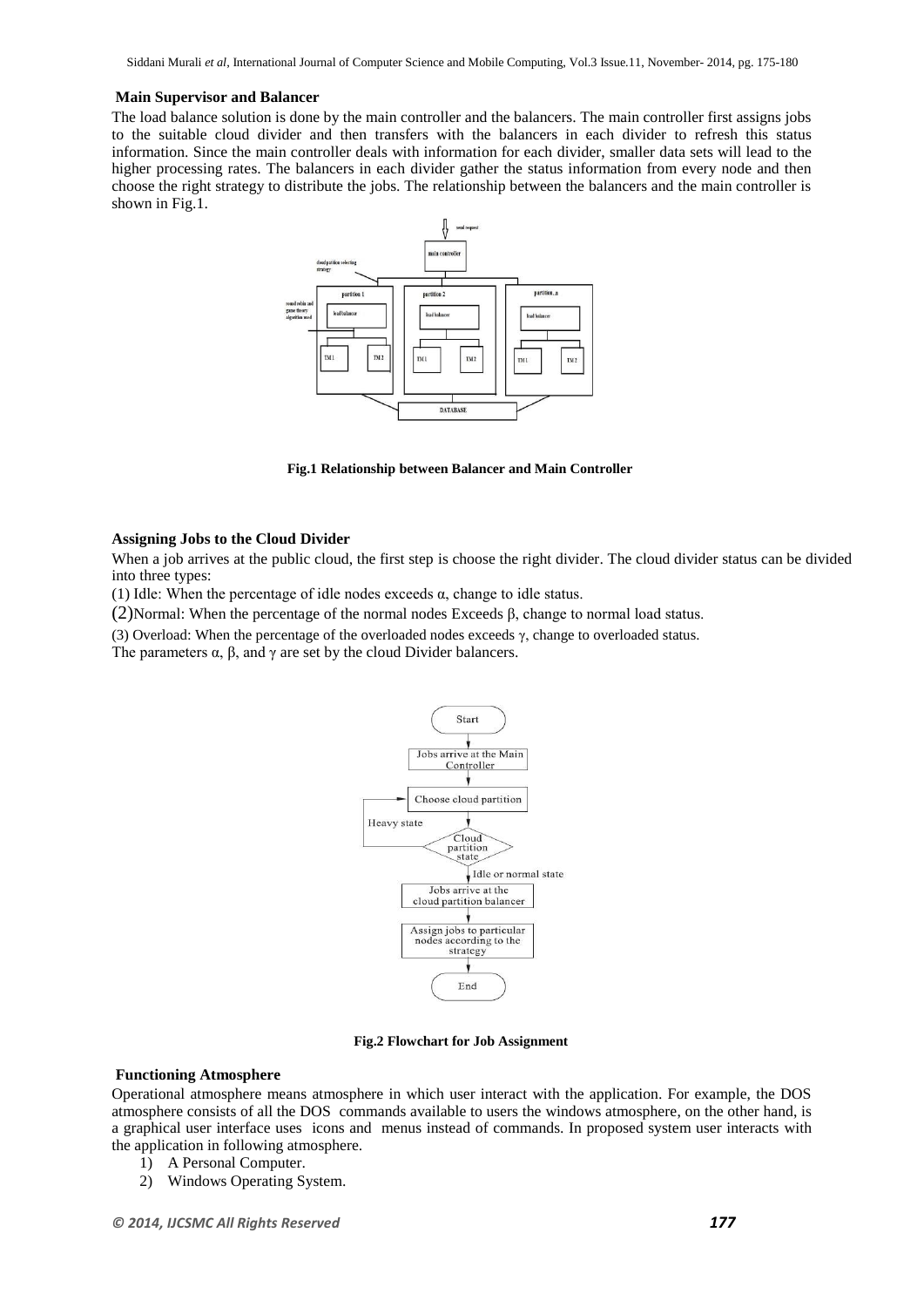#### **Techniques Used**

Our system is based on the following techniques:

#### **Divider Selection Technique**

**Q= {A, B, C}**

**Γ={0,1}**   $b = -1$  ( $\frac{1}{10}$ **q0=A (initial State) F=C Process: Turing Machine1: Calculating load degree** ∑

## **1. Compute Load**

## **Degree Inputs:**

The static parameters include the number of CPU's, the CPU processing speeds, the memory size, etc. Dynamic parameters are the memory utilization ratio, the CPU utilization ratio, the network bandwidth.

#### **Process:-**

1. Define a load parameter set:  $F = \{F1, F2...Fm\}$  with each Firepresents the total number of the parameters. 2. Compute the load degree as Load Degree(N)=  $\sum \alpha i$ Fi Where  $i=1...m$ 3. Average cloud divider degree from the node load degree statistics as: Load degreeavg=∑i=1..n LoadDegree(Ni)

4. Three level node status are defined Load\_degree(N)=0 for*Idle* 0<Load\_Degree(N)<Load\_Degree(N)high for *Normal* Load\_Degree(N)high <= Load\_Degree(N) for *Overloaded* **Output :-** Idle or Normal Or Overloaded

#### **2. No N Cooperative load balancing game Input:-**

Sji be the fraction of jobs that user j send to computer i The vector sji =(Sj1,Sj2……Sjn) is called the *load balancing strategy* of user j. The vector  $Sj = (S1, S2, \dots, Sm)$  is called the *strategy profile* of the load balancing game

#### **Process**

1. The expected response time at computer I is Fi(S) =  $1/\mu i$ - $\sum$  j=1 to m sji $\phi$ k 2. The overall expected response time of user j is given by Dj(S)=  $\Sigma$ i= 1 to n sji Fi(S) =  $\Sigma$ i=1 to n sji/µi- $\Sigma$ k=1 To m ski $\phi$ k 3. The goal of user j is to find a feasible load balancing strategy S ji such that  $D_i(S)$  is minimized.

#### **Output:-**

The decision of user j depends on the load balancing decisions of other users since  $Dj(S)$  is a function of S

## **Turing Machine 2:Get Avg. Load Degree & Classify Load**

**Q={ A,B,C,D,E } i.e. C= idle, D= Normal, E= Overloaded Γ={0,1}**   $b = -1$  ( $\frac{1}{2}$ **q0=A (initial State) F=C a) Get Avg. Load Degree** Load\_degree $\text{avg} = \Sigma$ **b) Classify load Idle**  Load degree  $(n) = 0$ 

*© 2014, IJCSMC All Rights Reserved 178*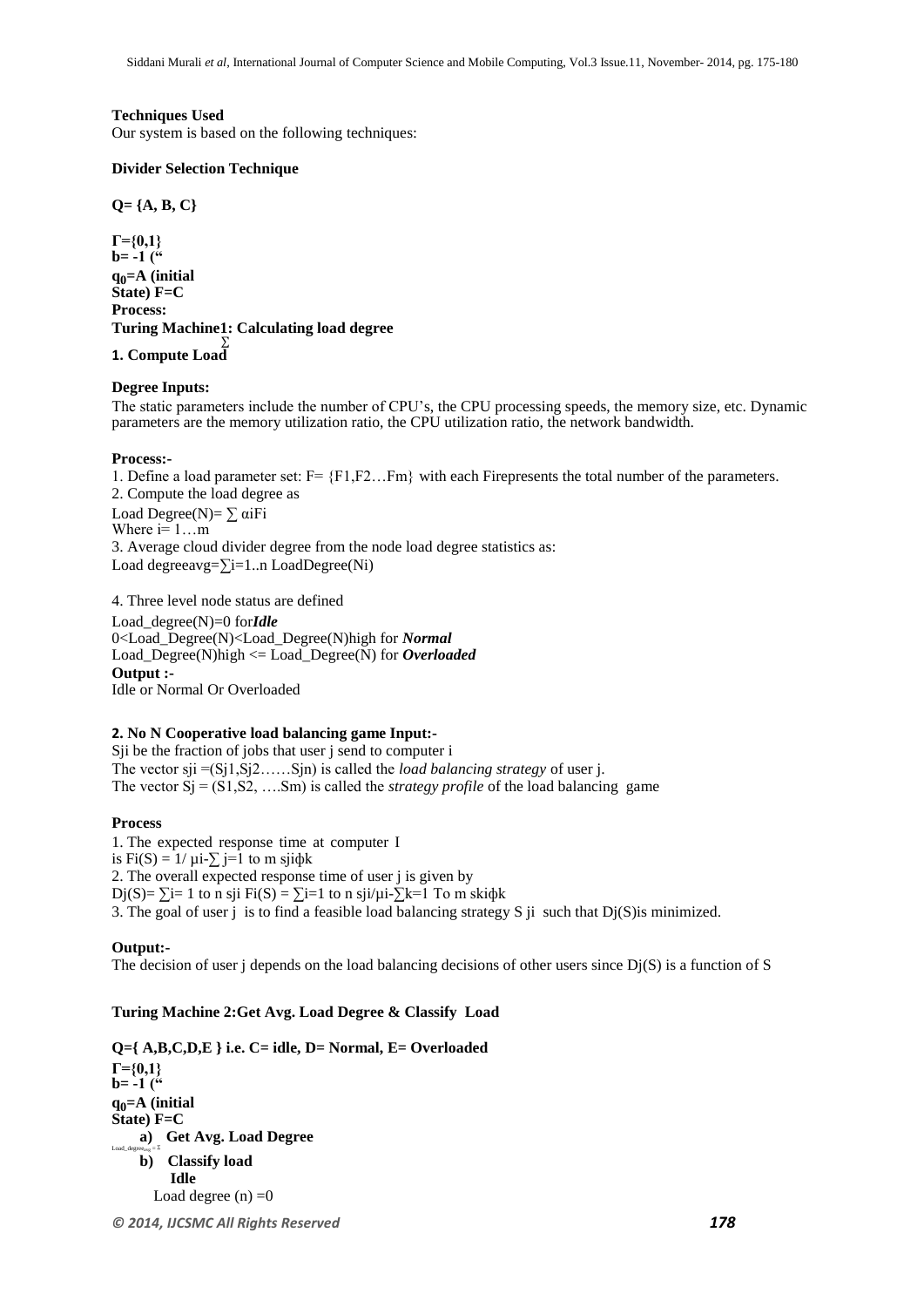**Normal**  0<load degree(n)<=load\_degree<sub>high</sub>  **Overload**   $load\_degree_{high} \leq loaddegree(n)$ 

The above Turing machines works for calculating load degree & classifies loads in three states i.e. idle, normal, and overloaded. It just makes the summation of all static & dynamic weights of processes. Since machine has single Finite State & No other halting condition this problem comes under NP type problem. Also, It gives result in polynomial time, So, it is P type.

#### **Round Robin Scheduling**

Assignment of exact resource to incoming request is **NP Hard** Problem. Round Robin Scheduling Algorithm makes slices of request to minimize overloads.

We assign the computing resource based on their load degrees, So problem gets reduced to **NP-Complete**.



**Fig.3 Processing through Turing Machine**

- To improve the performance substantially
- To have a backup plan in case the system fails even partially
- To maintain the system stability
- To accommodate future modification in the system

#### **Conclusion**

Cloud computing system has widely been adopted by the industry though there are many existing issues like load balancing, migration of virtual machine, server unification which have been not yet fully addressed. Load balancing is the most central issue in the system to distribute load in efficient manner. It also ensures that every computing resource is scattered efficiently and fairly. Existing load balancing technique have been studied mainly focus on reducing overhead, reducing migration time and improving performance.[

#### **References**

- [1] Gaochao Xu, Junjie Pang, and Xuedong Fu"**A Load Balancing Model Based on Cloud Segregatingfor the Public Cloud**" IEEE TRANSACTIONS ON CLOUD COMPUTING YEAR 2013
- [2] K. Nishant, P. Sharma, V. Krishna, C. Gupta, K. P. Singh,N. Nitin, and R. Rastogi, **Load balancing of nodesin cloud using ant colony optimization, in Proc.** 14<sup>th</sup>International Conference on Computer Modelling andSimulation (UKSim), Cambridgeshire, United Kingdom,Mar. 2012, pp. 28-30
- [3] M. Randles, D. Lamb, and A. Taleb-Bendiab, **Acomparative study into scattered load balancingalgorithms for cloud computing,** in Proc. IEEE 24<sup>th</sup>International Conference on Advanced InformationNetworking and Applications, Perth, Australia, 2010,pp. 551-556
- [4] Ms. Parin V. Patel, Mr. Hitesh. D. Patel, Pinal. J. Patel,**A Survey On Load Balancing In Cloud Computing**, International Journal of Engineering Research & Technology (IJERT)Vol. 1 Issue 9, November- 2012ISSN: 2278- 0181
- [5] MicrosoftAcademicResearch,Cloud putting,"**http://libra.msra.cn/Keyword/6051/cloud-computing?query= cloud%20 "**computing, 2012
- [6] R. Hunter, The why of cloud, **[http://www.gartner.com/D](http://www.gartner.com/)isplayDocument?doc cd=226469&ref**= g noreg, 2012.
- [7] N. G. Shivaratri P. Krueger, and M. **Singhal, Loaddispensing for locally scattered systems, Computer,vol. 25, no. 12, pp. 33-44, Dec. 1992**. B. Adler, Load balancing in the cloud: Tools, tips and
- [8] Techniques **http://www.rightscale. com/infocenter/whitepapers/Load-Balancing-in-the-Cloud.pdf,2012**
- [9] D. MacVittie, Intro to load balancing for developers The algorithms, **<https://devcentral.f5.com/blogs/us/introto->loadbalancing-for-developers-ndash-the-algorithms**,2012
- [10] Anthony T.Velte, Toby J.Velte, Robert Elsenpeter, **Cloud Computing A Practical Approach** TATA McGRAW-HILL Edition 2010.
- [11] D. Grosu, A. T. Chronopoulos, and M. Y. Leung**, Loadbalancing in scattered systemsAn approach usingcooperative games, in Proc**. 16th IEEE Intl. Parallel andScattered Processing Symp., Florida, USA, Apr. 2002, PP. 52-61.